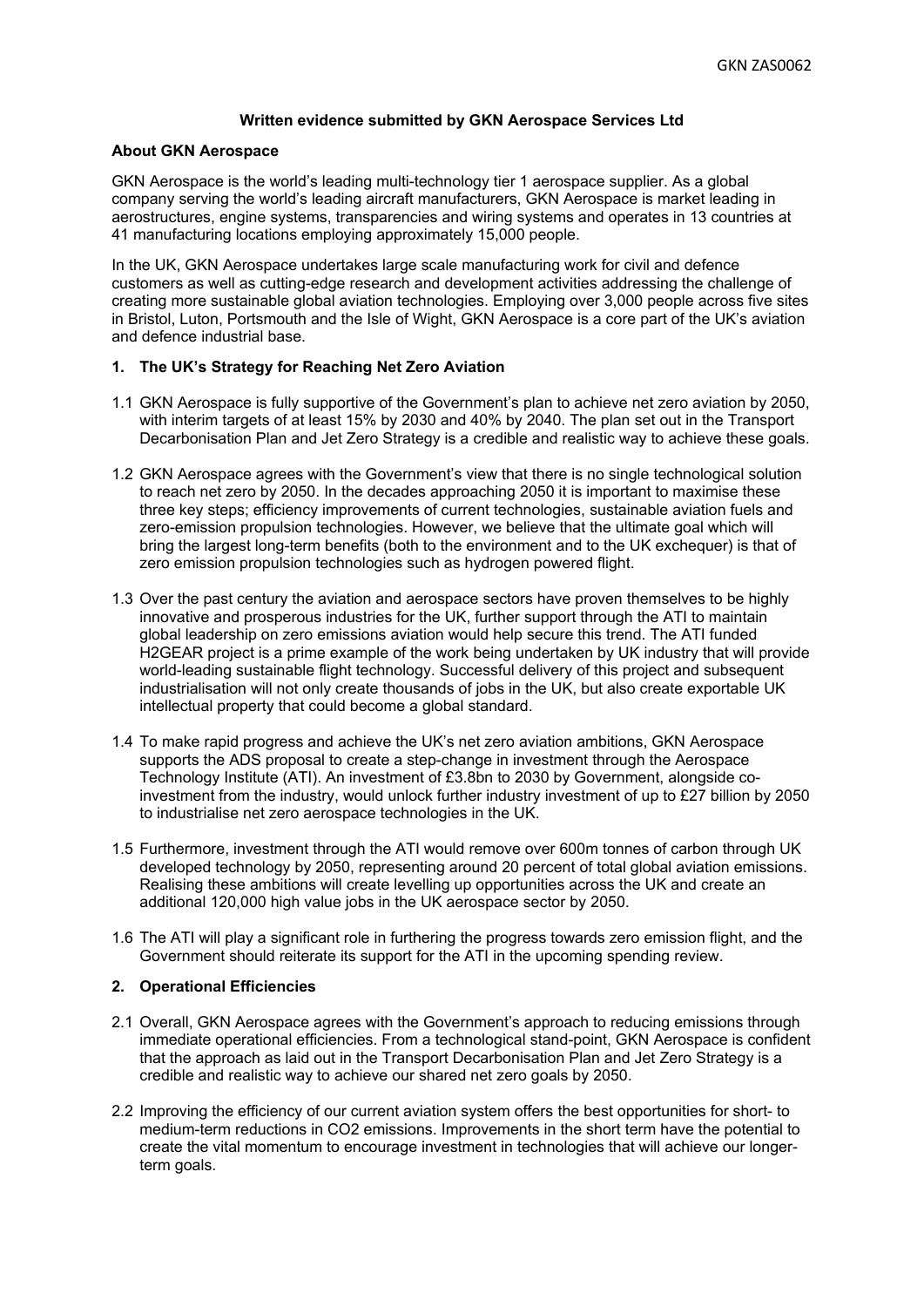- 2.3 There is huge potential to increase the efficiency of conventional aircraft (those powered by fossil fuel or SAF) through improvements to jet engines, wings, structures, and other systems. Similarly, the industrial processes by which these structures and technologies are manufactured are capable of further efficiencies. GKN Aerospace continues to improve and innovate on these industrial processes to make the industrialisation of these new aerospace technologies even more sustainable.
- 2.4 GKN Aerospace is developing the technologies that will enhance existing aircraft, as well as innovating to support a new generation of aircraft producing no emissions at all. As demonstrated in the consultation, this is a huge task, but one that comes with great opportunities: not only to help tackle climate change, but also to provide new, high quality jobs and ensure a sustainable future for the UK.
- 2.5 Projects funded by GKN Aerospace and the ATI, such as the Wing of Tomorrow project led by Airbus with GKN as a key partner, are a critical part of creating greater efficiencies in modern aviation. Continuation, and most importantly stability of funding, through the ATI is a vital part of creating system efficiencies in the short term. The rate at which the in-service aircraft models can be upgraded with new technologies relies on stable funding for R&D activities and confidence in the medium to long-term policy and regulatory environment.
- 2.6 From an industrial perspective, a key part to improving industrial processes is increasing Government funding of cross-sectoral initiatives and bodies. Organisations such as the High Value Manufacturing Catapult and National Composites Centre are prime examples of bodies that have the ability to positively impact a wide range of sectors. Greater efforts to create synergies and incentives for industry, especially the supply chain, to utilise cross-sector funds and initiatives will create a more efficient and effective UK ecosystem.
- 2.7 It is important that the policy framework surrounding system efficiencies is flexible enough to facilitate technological developments and enable them to be integrated into existing fleets and the supporting aviation infrastructure in a timely fashion. Often presenting as a race against time, it is important that the UK's policy framework is proactive and ambitious in nature in order to meet the global sustainability challenge.

## **3. Zero Carbon Fuels**

- 3.1 Commercialisation of zero carbon fuels across the single-aisle and wide-body fleets serving the majority of global aviation remains a long-term, but high-impact, goal for the aerospace industry.
- 3.2 The ATI funded and GKN Aerospace-led H2GEAR programme presents the best opportunity for the UK to become pioneers of zero-emissions flight technologies. The purpose of this programme is to create a ground-based demonstrator of a hydrogen fuel cell system, where liquid hydrogen is converted into electricity to power an electric motor, eliminating all greenhouse gas emissions.
- 3.3 With ongoing ATI funding, GKN Aerospace plans to bring together a UK consortium to further develop this technology, creating a 19 passenger, hydrogen fuel cell flight demonstrator aircraft. Starting in 2023, this next phase of development would lead to a further government and industry investment of in excess of £50m supporting over 3000 jobs.
- 3.4 GKN Aerospace believes that this technology will be applicable on aircraft of up to 100 passengers with a range of up to 1500 nautical miles. This range would cover the vast majority of flights currently served by both regional jets and single aisle platforms. The technological journey to accomplish this will require sustained and stable investment, from both Government and Industry, over the coming years.
- 3.5 In the nearer term, electric powered flight for small passenger aircraft is far closer to industrialisation and commercialisation. This could provide real opportunities for the UK's aerospace sector in the coming years.